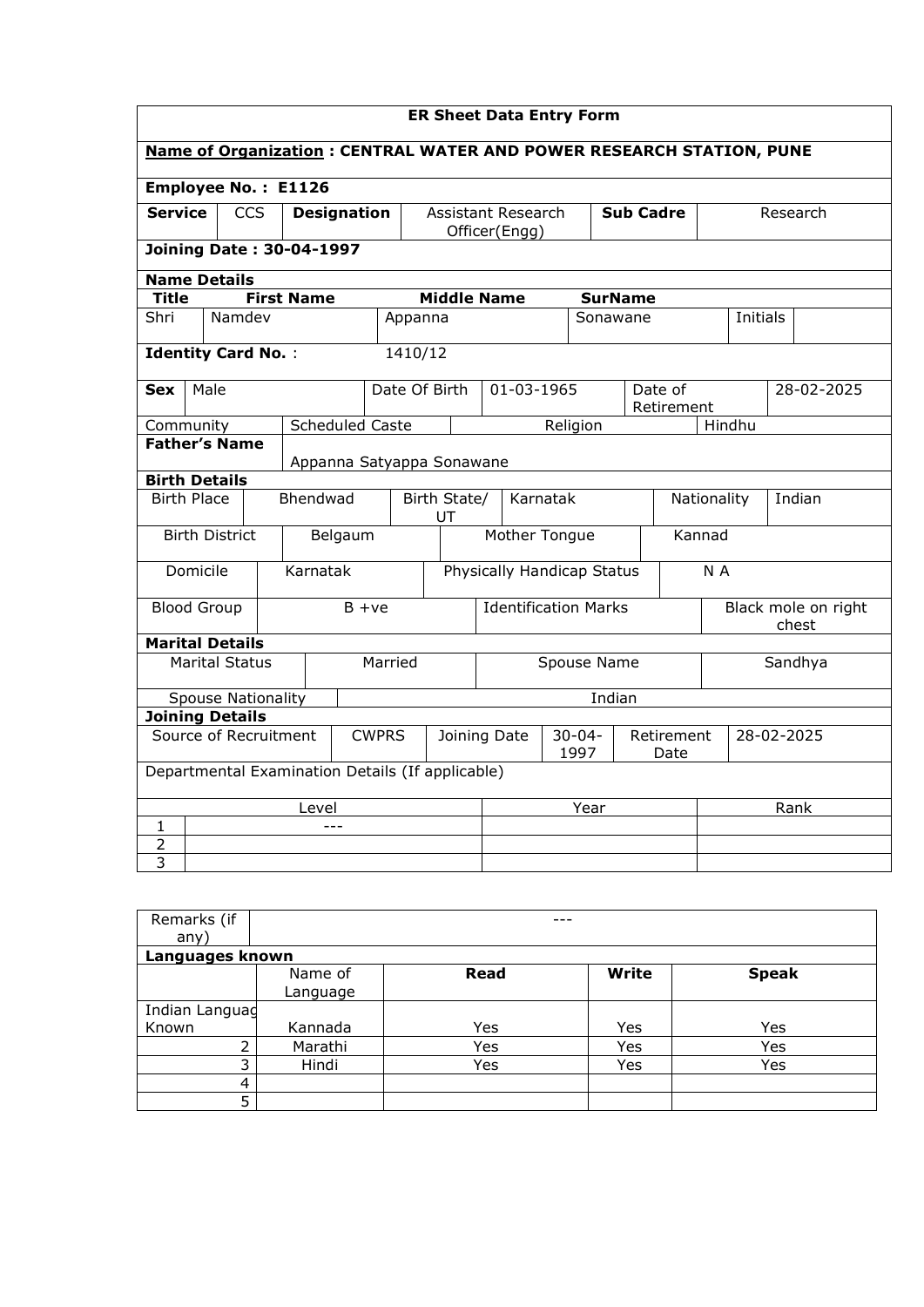|                               |   | English | Yes | Yes | Yes |
|-------------------------------|---|---------|-----|-----|-----|
|                               |   |         |     |     |     |
| Foreign<br>Languages<br>Known |   |         |     |     |     |
|                               |   |         |     |     |     |
|                               |   |         |     |     |     |
|                               | ∽ |         |     |     |     |
|                               |   |         |     |     |     |

## Details of deputation (if applicable)

| Name of the Office | Post held at that time<br>in parent office | Name of post (selected<br>for deputation |       | Period of deputation |
|--------------------|--------------------------------------------|------------------------------------------|-------|----------------------|
|                    |                                            |                                          | Since | <b>From</b>          |
|                    |                                            |                                          |       |                      |

## Details of Foreign Visit

| SI.<br>No. | Place of Visit | Date of<br>visit | Post held at<br>that time | Whether it<br>is a<br>personal or<br>official visit | Details of visit |
|------------|----------------|------------------|---------------------------|-----------------------------------------------------|------------------|
|            |                |                  |                           |                                                     |                  |

## Transfer/Posting Detail (if applicable)

| -<br>idCe          | posting<br>ΩŤ<br>טו י<br>∼<br>___ |          |  |  |  |  |
|--------------------|-----------------------------------|----------|--|--|--|--|
| ≘WPk<br><br>$\sim$ | , ,<br>۱۰۰۰ - ۱۱۵- ن د<br>uu      | Ή<br>ינג |  |  |  |  |

| Qualification (Use extra photocopy sheets for multi qualifications, experience, training, awards details) |  |                                        |                   |                  |         |                   |  |  |  |
|-----------------------------------------------------------------------------------------------------------|--|----------------------------------------|-------------------|------------------|---------|-------------------|--|--|--|
| Qualification                                                                                             |  | Discipline                             |                   | Specialization 1 |         |                   |  |  |  |
| B.E.                                                                                                      |  |                                        | Civil Engineering |                  |         | Civil Engineering |  |  |  |
| Year                                                                                                      |  | Division                               | <b>CGPA</b>       |                  |         | Specialization 2  |  |  |  |
| 1990                                                                                                      |  | Second Class                           | 58%               |                  |         | Civil Engineering |  |  |  |
| Institution                                                                                               |  | University                             |                   |                  | Place   | Country           |  |  |  |
| KLES Engineering College,<br>Belgaum                                                                      |  | Karnatak University                    |                   |                  | Dharwad | India             |  |  |  |
| <b>Experience</b>                                                                                         |  |                                        |                   |                  |         |                   |  |  |  |
| Type of Posting                                                                                           |  |                                        |                   | Level            |         |                   |  |  |  |
| Group-C                                                                                                   |  |                                        | Group-B(Gazetted) |                  |         |                   |  |  |  |
| Designation                                                                                               |  | <b>Present Position</b>                |                   |                  |         |                   |  |  |  |
| Technician                                                                                                |  | Assistant Research Officer(Engg)       |                   |                  |         |                   |  |  |  |
| Ministry                                                                                                  |  | Department                             |                   |                  |         |                   |  |  |  |
| <b>Water Resources</b>                                                                                    |  | Central Water & Power Research Station |                   |                  |         |                   |  |  |  |
| Office                                                                                                    |  | Place                                  |                   |                  |         |                   |  |  |  |
| Central Water & Power Research<br>Station                                                                 |  |                                        | Khadakwasla, Pune |                  |         |                   |  |  |  |
| <b>Experience Subject</b>                                                                                 |  |                                        | Period of Posting |                  |         |                   |  |  |  |
| Major                                                                                                     |  | Minor                                  |                   | From             |         | To                |  |  |  |
| Construction of physical                                                                                  |  | Minor works of roads,                  |                   | 30-04-1997       |         | 20-09-2000        |  |  |  |
| models                                                                                                    |  | buildings and models                   |                   |                  |         |                   |  |  |  |
| Hydraulic modeling of river                                                                               |  | Maintenance of physical                |                   | 21-09-2000       |         | Till date         |  |  |  |
| engineering projects                                                                                      |  | models and other official<br>works     |                   |                  |         |                   |  |  |  |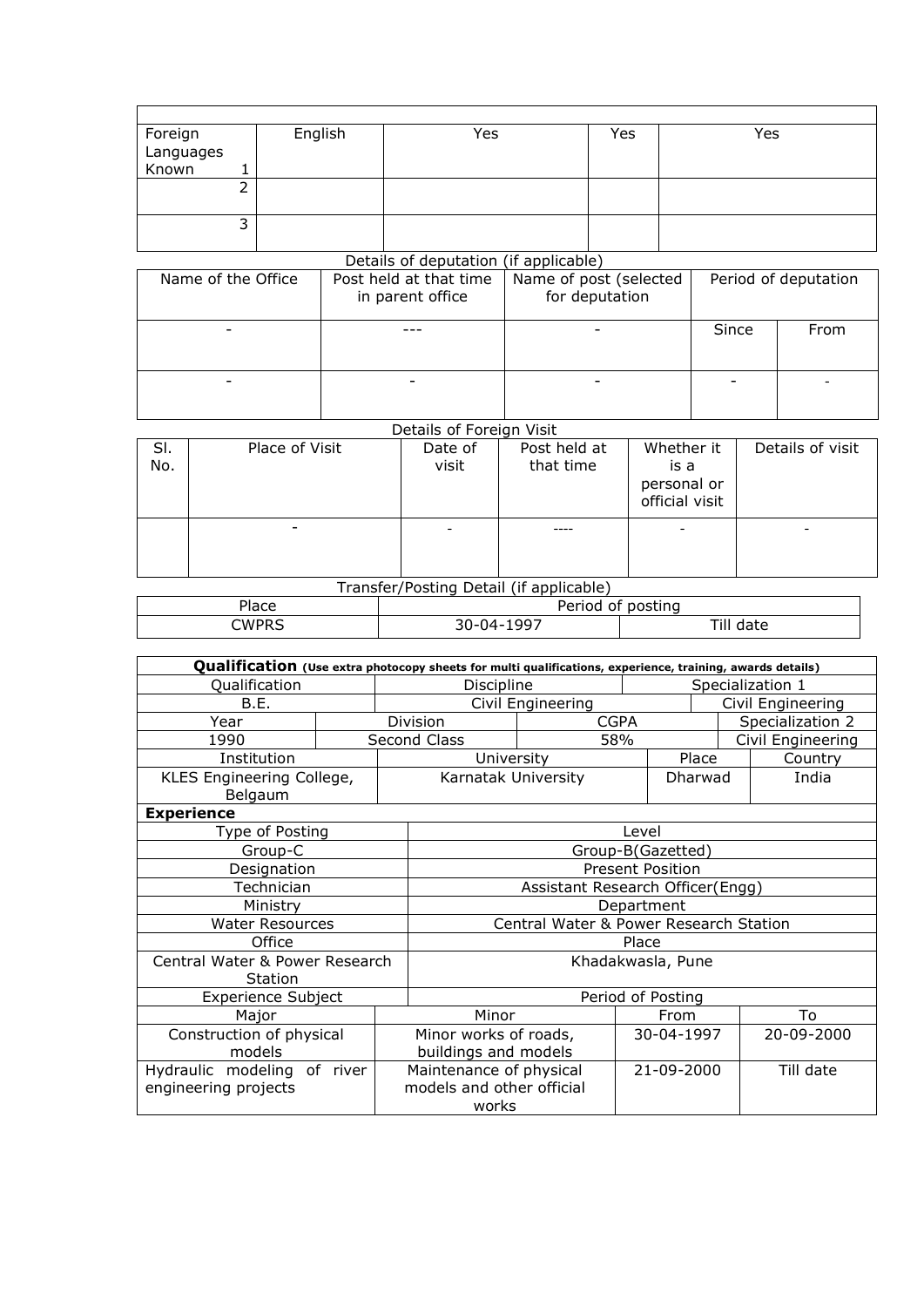*Note:-Refer the Annexure to fill above Major, Minor Subjects and below given training subject (minimum 1 week & above)*

| <b>Training</b><br><b>Training Year</b><br><b>Training Name</b><br><b>Training Subject</b> |                                |                                             |                                                     |                                                       |                              |  |                                                            |  |                                          |  |  |                                                                                                                                                                                                          |
|--------------------------------------------------------------------------------------------|--------------------------------|---------------------------------------------|-----------------------------------------------------|-------------------------------------------------------|------------------------------|--|------------------------------------------------------------|--|------------------------------------------|--|--|----------------------------------------------------------------------------------------------------------------------------------------------------------------------------------------------------------|
| November                                                                                   |                                |                                             | National workshop on "Sediment                      |                                                       |                              |  | River and Reservoir sedimentation                          |  |                                          |  |  |                                                                                                                                                                                                          |
| 2002                                                                                       | disposal techniques" at CWPRS, |                                             |                                                     |                                                       | Sediment disposal techniques |  |                                                            |  |                                          |  |  |                                                                                                                                                                                                          |
| April 2004                                                                                 |                                | Pune                                        | Hindi training course at CWPRS,                     |                                                       |                              |  | Hindi Pradna pariksha                                      |  |                                          |  |  |                                                                                                                                                                                                          |
| October 2006                                                                               |                                | NWA, Pune                                   | National training programme at                      |                                                       |                              |  | Design of Barrages and canals                              |  |                                          |  |  |                                                                                                                                                                                                          |
| 16-26th March<br>2010                                                                      |                                | NWA, Pune                                   | Training programme on GIS at                        |                                                       |                              |  |                                                            |  |                                          |  |  | GIS applications in Water Resources                                                                                                                                                                      |
| December<br>2010                                                                           |                                |                                             | National workshop on Reservoir<br>sedimentation     |                                                       |                              |  | Sedimentation                                              |  |                                          |  |  | Methodologies for assessment of Reservoir                                                                                                                                                                |
| August 2014                                                                                |                                |                                             | Training course on Geosynthetics<br>at CSMRS, Delhi |                                                       |                              |  | Use of Geosynthetics for Water Resources<br>Engineering    |  |                                          |  |  |                                                                                                                                                                                                          |
| May 2015                                                                                   |                                | Training course for ARO's at<br>CWPRS, Pune |                                                     |                                                       |                              |  | Engineering and Economics<br>Administration and Management |  |                                          |  |  |                                                                                                                                                                                                          |
| Level                                                                                      |                                |                                             |                                                     | Institute Name, Place<br>Field Visit Country          |                              |  |                                                            |  |                                          |  |  | Field Visit Place (within India)                                                                                                                                                                         |
|                                                                                            |                                |                                             |                                                     |                                                       |                              |  |                                                            |  |                                          |  |  |                                                                                                                                                                                                          |
| Sponsoring Authority                                                                       |                                |                                             |                                                     |                                                       | Period of Training           |  |                                                            |  | Duration                                 |  |  | Result                                                                                                                                                                                                   |
|                                                                                            |                                |                                             | From                                                |                                                       | To                           |  |                                                            |  | in Weeks)                                |  |  | Qualified                                                                                                                                                                                                |
|                                                                                            |                                |                                             |                                                     |                                                       |                              |  |                                                            |  |                                          |  |  | Not Qualified                                                                                                                                                                                            |
|                                                                                            |                                |                                             | <b>Publications: (Research Papers)</b>              |                                                       |                              |  |                                                            |  |                                          |  |  |                                                                                                                                                                                                          |
| Type of Activity                                                                           |                                |                                             |                                                     | Research                                              |                              |  | Academic                                                   |  | Academic                                 |  |  | Non Academic                                                                                                                                                                                             |
|                                                                                            |                                | <b>Activity Area</b>                        |                                                     |                                                       |                              |  | <b>Activity Subject</b>                                    |  |                                          |  |  | <b>Activity Title</b>                                                                                                                                                                                    |
| <b>Hydraulic Research</b>                                                                  |                                |                                             |                                                     |                                                       |                              |  | River Engineering                                          |  |                                          |  |  | 1. Studies for evolving<br>optimal location of barrage<br>at sharp meander of river.<br>2. Optimization of design of<br>power intake for Loharinag<br>pala HEPP, Uttarakhand.<br>3. Advantage of natural |
|                                                                                            |                                |                                             |                                                     |                                                       |                              |  |                                                            |  | barrier in river for locating<br>intake. |  |  |                                                                                                                                                                                                          |
| Month<br>Day                                                                               |                                |                                             | Year                                                |                                                       |                              |  | Activity<br><b>Description/Remarks</b>                     |  |                                          |  |  | Level                                                                                                                                                                                                    |
| 1. 16-18                                                                                   |                                | December                                    | 2010                                                |                                                       |                              |  | Hydro-2010                                                 |  |                                          |  |  |                                                                                                                                                                                                          |
| $2.2 - 5$                                                                                  | August                         |                                             | 2010                                                |                                                       |                              |  | Hydro-2011                                                 |  |                                          |  |  | ---                                                                                                                                                                                                      |
| 2013<br>July/August<br>$3. -$                                                              |                                |                                             |                                                     | Indian Journal of Power &<br>River Valley development |                              |  |                                                            |  | ---                                      |  |  |                                                                                                                                                                                                          |